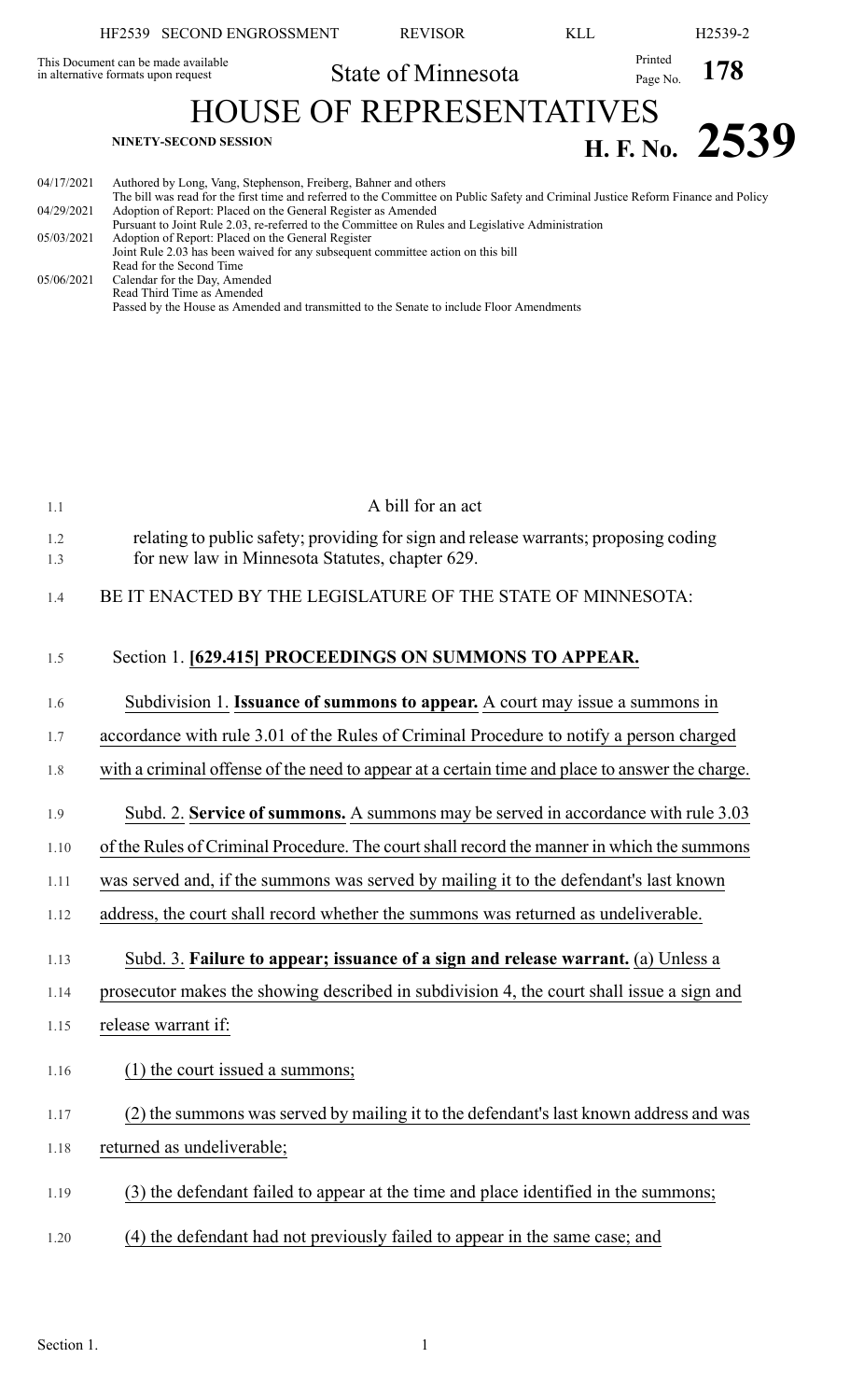| 2.1  | (5) the defendant is charged with a misdemeanor offense other than a targeted                  |
|------|------------------------------------------------------------------------------------------------|
| 2.2  | misdemeanor, as defined in section 299C.10, subdivision 1, or a gross misdemeanor offense      |
| 2.3  | other than a violation of section 169A.20 (driving while impaired); 518B.01, subdivision       |
| 2.4  | 14 (violation of domestic abuse order for protection); 609.2231 (fourth-degree assault);       |
| 2.5  | 609.224 (fifth-degree assault); 609.2242 (domestic assault); 609.3451 (fifth-degree criminal   |
| 2.6  | sexual conduct); 609.377 (malicious punishment of a child); 609.378 (neglect or                |
| 2.7  | endangerment of a child); 609.748, subdivision 6 (violation of harassment restraining order);  |
| 2.8  | 609.749 (harassment or stalking); 609.78, subdivision 2 (interference with an emergency        |
| 2.9  | call); 617.261 (nonconsensual dissemination of private sexual images); or 629.75 (violation    |
| 2.10 | of domestic abuse no contact order).                                                           |
| 2.11 | (b) A sign and release warrant shall not require the defendant to post bail or comply          |
| 2.12 | with any other conditions of release. A sign and release warrant does not authorize the arrest |
| 2.13 | of the defendant.                                                                              |
| 2.14 | (c) Any court record provided or made available to a law enforcement agency shall              |
| 2.15 | indicate that the warrant is a sign and release warrant.                                       |
| 2.16 | Subd. 4. When bail may be required. The court may issue a warrant that requires the            |
| 2.17 | defendant to post bail or comply with other conditions of release if a prosecutor shows, by    |
| 2.18 | a preponderance of the evidence, that bail is necessary:                                       |
| 2.19 | $(1)$ for the safety of a victim;                                                              |
| 2.20 | (2) because a defendant poses a risk to public safety; or                                      |
| 2.21 | (3) because the defendant otherwise poses a danger to self or others.                          |
| 2.22 | Subd. 5. Sign and release warrant; law enforcement duties. (a) When a peace officer            |
| 2.23 | encounters a defendant who is the subject of a sign and release warrant, the officer shall     |
| 2.24 | inform the defendant of the missed court appearance and provide a new notice that includes     |
| 2.25 | a time to appear.                                                                              |
| 2.26 | (b) Notice of the new time to appear shall be made in writing and must include the court       |
| 2.27 | file number or the warrant number. The defendant may be asked to sign a form                   |
| 2.28 | acknowledging receipt of the notice. A defendant may not be required to sign the               |
| 2.29 | acknowledgment, but the peace officer or other employee may indicate that a notice was         |
| 2.30 | given and that the defendant refused to sign.                                                  |
| 2.31 | (c) After providing the notice, the peace officer shall release the defendant at the scene.    |
| 2.32 | (d) As soon as practicable after providing the notice, the peace officer shall:                |